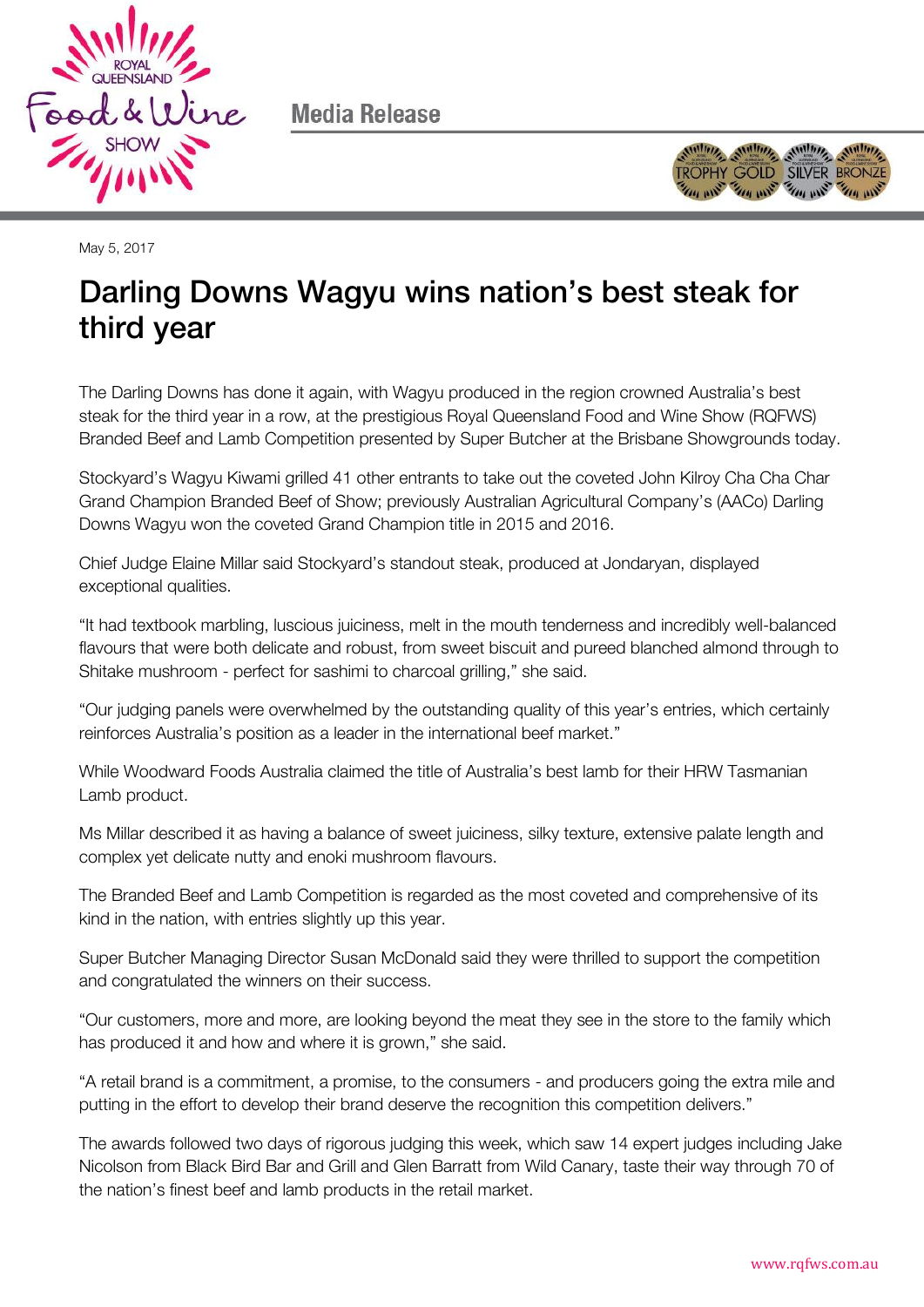

Media Release



The prestigious RQFWS, which is made up of seven competitions, will now turn its attention to the nation's finest cheeses, dairy products and ice creams, with the cream of the crop to be crowned on May 26.

### MAJOR AWARD WINNERS WINNERS WINNERS

**THE JOHN KILROY CHA CHA CHAR GRAND CHAMPION BRANDED BEEF OF SHOW (Australia's best steak) –** Stockyard - Class 5 Cat. No. 32 - Stockyard Wagyu Kiwami

**SUPER BUTCHER CHAMPION MSA GRADED BRANDED BEEF OF SHOW** JBS Australia - Class 1 Cat. No. 7 - JBS Riverina Angus

**SUPER BUTCHER CHAMPION BRANDED LAMB OF SHOW (Australia's Best Lamb)** Woodward Foods Australia - Class 7 Cat. No. 52 - HRW Tasmanian Lamb

## <u>BEEF AWARD WINNERS</u>

### Class 1 - Lendlease Grain Fed Class

Gold: JBS Australia for its JBS Riverina Angus Silver: Thomas Foods International for its Thomas Foods Signature Clare Valley Grain Fed Bronze: JBS Australia for its JBS Thousand Guineas Shorthorn

### Class 2 - Lendlease Grass Fed Class

Gold: JBS Australia for its Great Southern Pinnacle Silver: JBS Australia for its King Island Premium Beef Bronze: JBS Australia for its JBS Swift Premium

Cold: Andrews Meat Industries for its Tajima Wagyu Silver: Stanbroke for its Diamantina

Class 4 - Super Butcher Wagyu Class AUS-MEAT Marble Score 6+ Gold: Stockyard for its Stockyard Wagyu Black Silver: Andrews Meat Industries for its Tajima Wagyu

Gold: Stockyard for its Stockyard Wagyu Kiwami Silver: JBS Australia for its JBS Royal Bronze: JBS Australia for its Red Gum Creek Beef

## LAMB AWARD WINNERS

Gold: Country Fresh Nationwide for its Supreme MSA Lamb Silver: Country Fresh Nationwide for its Thomas Farms Bronze: Woodward Foods Australia for its HRW Tasmanian Lamb

Class 7 - Super Butcher Branded Lamb Class More than 20kg Gold: Woodward Foods Australia for its HRW Tasmanian Lamb Silver: Country Fresh Nationwide for its Supreme MSA Lamb Bronze: Milly Hill for its Milly Hill